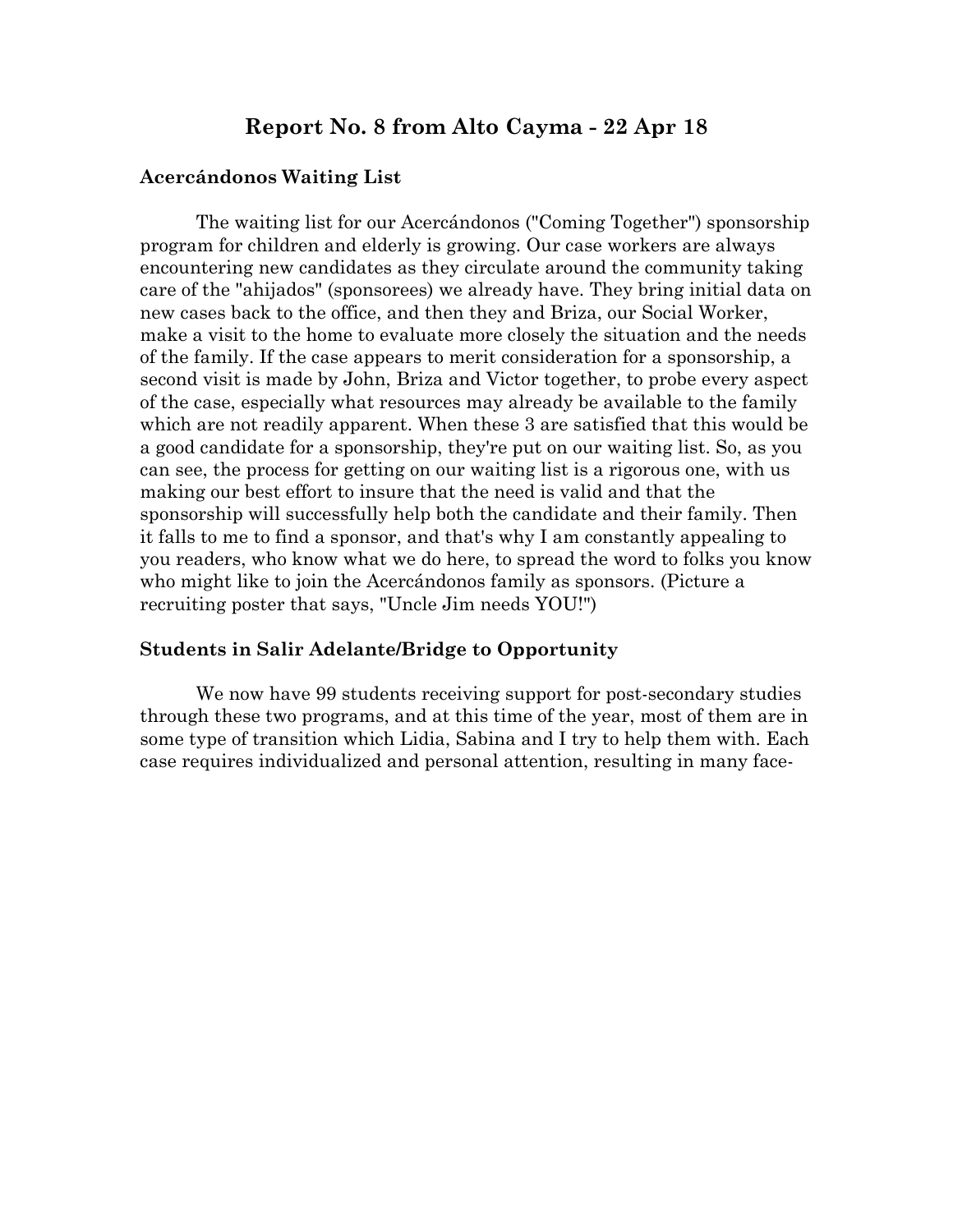

to-face meetings. The various situations the students find themselves in include the following:

• Most of the members of last year's high school graduating class coming out of Acercándonos want to study for some kind of professional career in the National University, and need to prepare for the competitive entrance exam. They enroll in one of the academies that exist in Arequipa for this purpose, with sponsorship under our Bridge to Opportunity program.

• Some graduates from earlier classes are still struggling to pass the entrance exam and, depending on the merits of their case, may be given the opportunity to continue a little longer in the Bridge to Opportunity program.

• Some students enter our program laterally, rather than passing through the Acercándonos program. We include these students in the Bridge to Opportunity program, which is a central fund, but when they gain entrance to the university, they need their own personal sponsor to continue their studies with sponsorship in our Salir Adelante ("Getting Ahead") program. It falls to me to find them one.

• Once in the university, some of our students need our guidance in decisions concerning changes of major.

• A few students lose their sponsors, or their families have suffered setbacks making it difficult for the family to pay the portion of the student's educational expenses to which they had committed. In either case, I need to seek either new or additional sponsorship support on their behalf.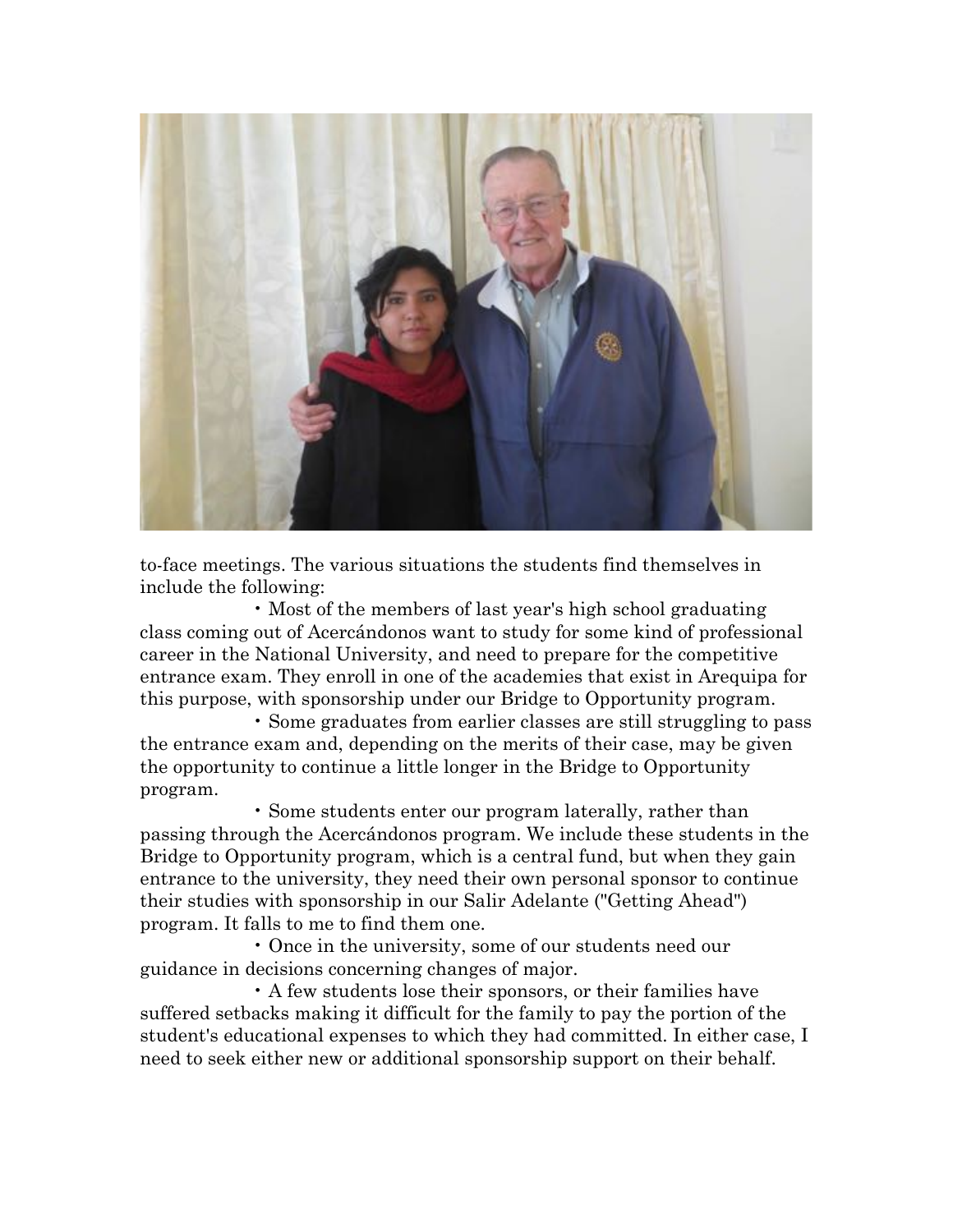• Some students have completed their years of class work, and are doing internships, thesis projects, and other requirements to become fully credentialed professionals.

As you can see, opportunities are always cropping up where someone you know could help a deserving student complete their education and break out of the cycle of poverty that their parents and grandparents were locked into for generations.

## **Salir Adelante Meeting**

At Saturday's monthly meeting of the students in the Salir Adelante educational sponsorship program, Lucho and Javier gave a presentation on



their chosen career field, Chemistry/Chemical Engineering.

Lidia had to leave the meeting early, to attend to an emergency at home, but Sabina stepped right in to take over, and we didn't miss a beat.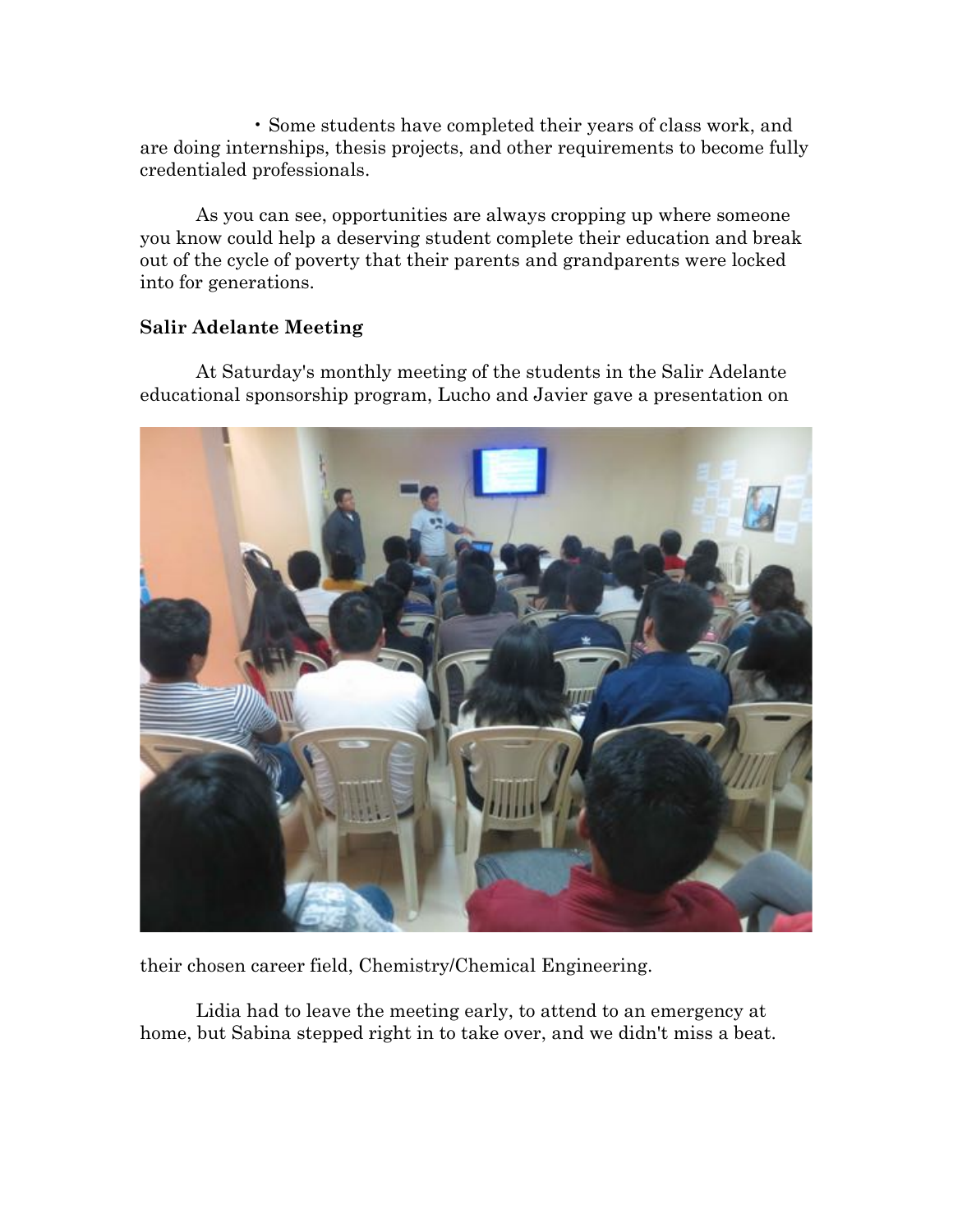

Sabina, under Lidia's coaching, has become very confident and capable in her job. It's fun to watch her managing this group of students, many of whom are older and more extensively educated than she is. She doesn't let that phase her a bit.

One feature which Lidia has instituted in the student programs is that if a student arrives late for a meeting, she gives them a "prize". She "lets" them sign up for a day to support our staff in the operation of the Library, or our special activities up in Mujeres con Esperanza. As you can see from this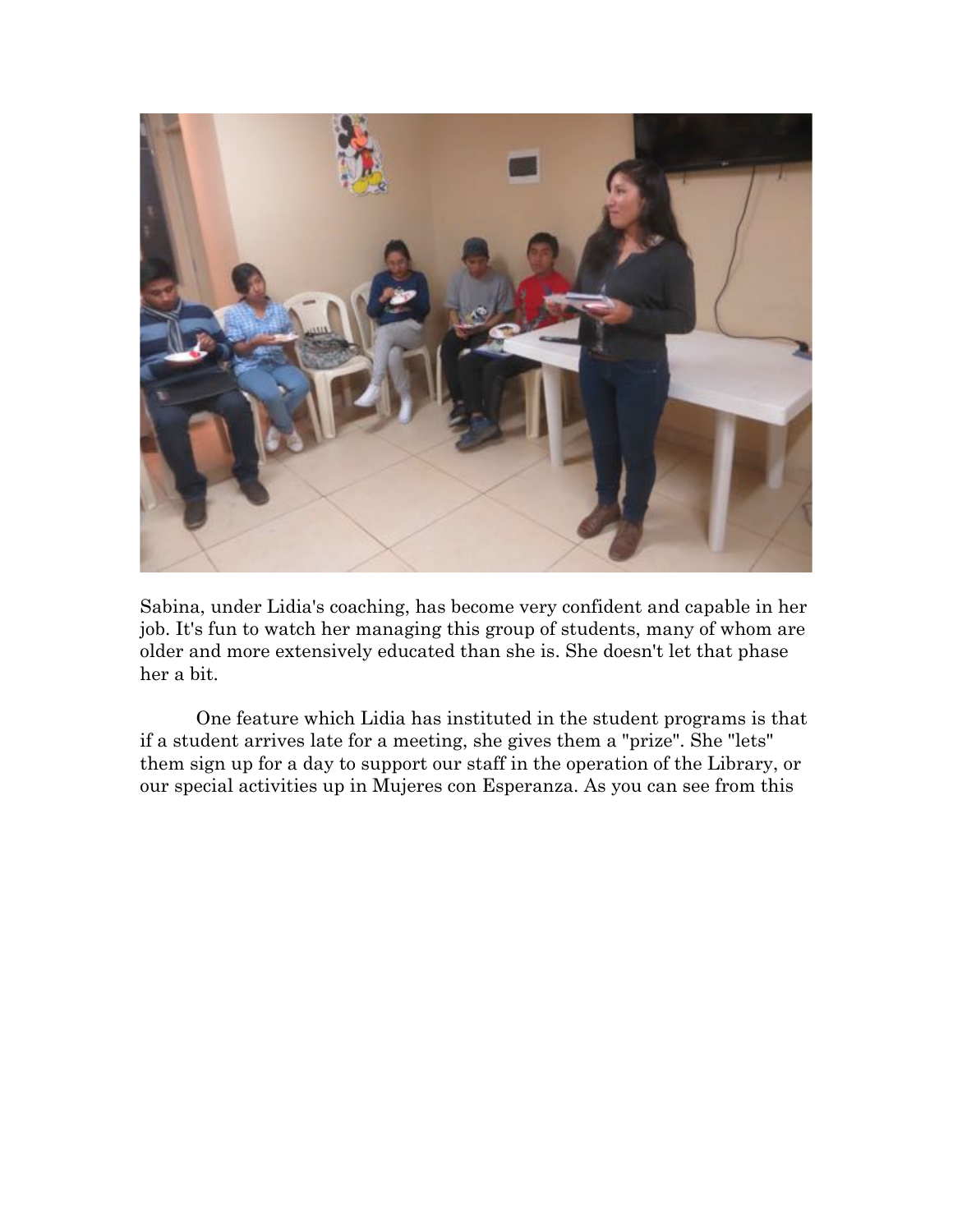

crowd huddled around Sabina, there are many takers for these "opportunities"

At this particular meeting, however, Lucho was highly "ticked" at our clock. (Sorry, I couldn't resist that one. :-) We go by the clock on our office wall, which is 2 minutes fast. That's exactly how "late" Lucho was for this meeting, although by his watch he had arrived exactly on time. Here he is,

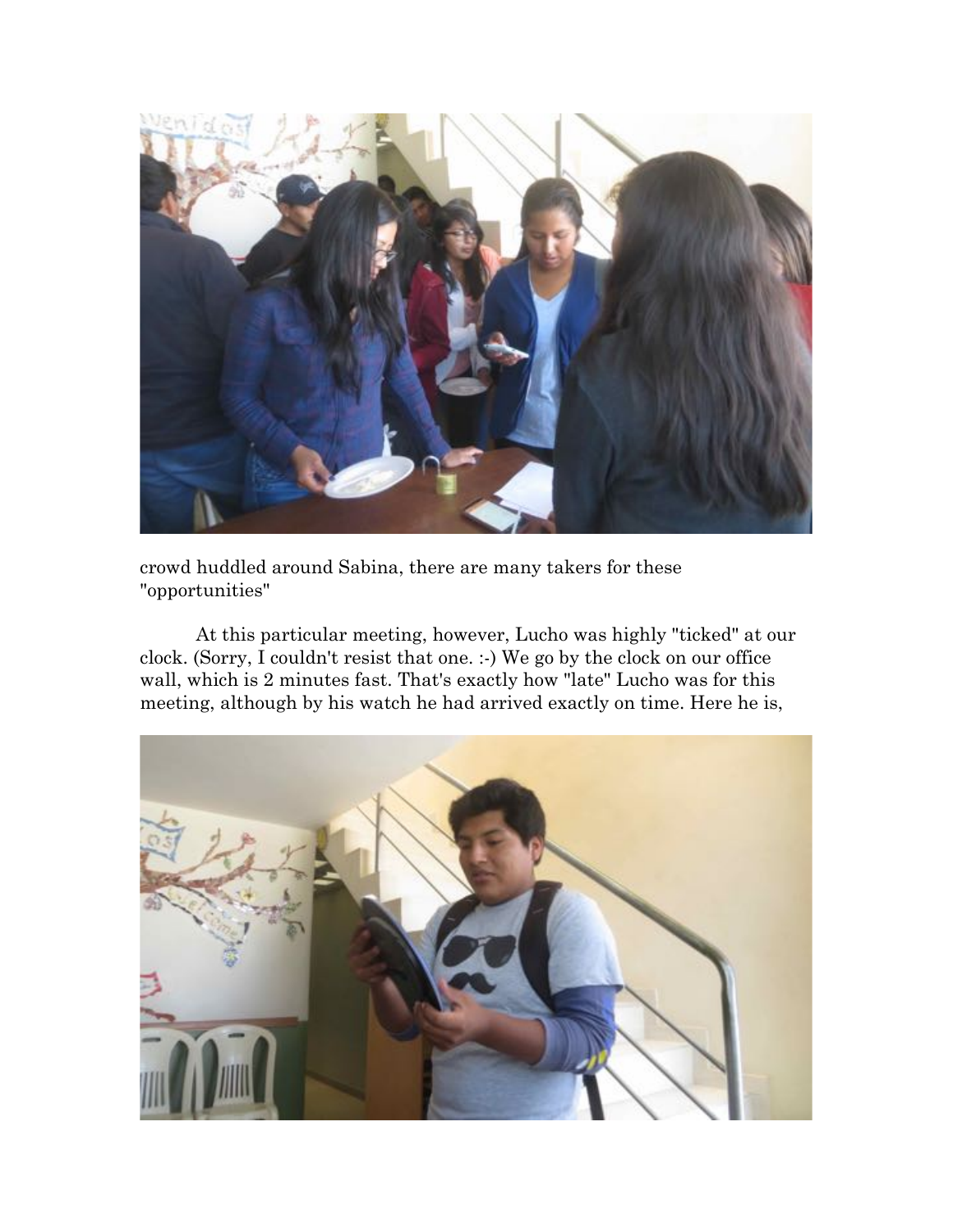then, after the meeting, taking it upon him self to "calibrate" our clock.

## **Acercándonos Birthday Party**

This month's Acercándonos sponsorship program monthly birthday party was lightly attended, compared to most, but the participants whaled



away at Mr. Piñata with enough extra energy to compensate.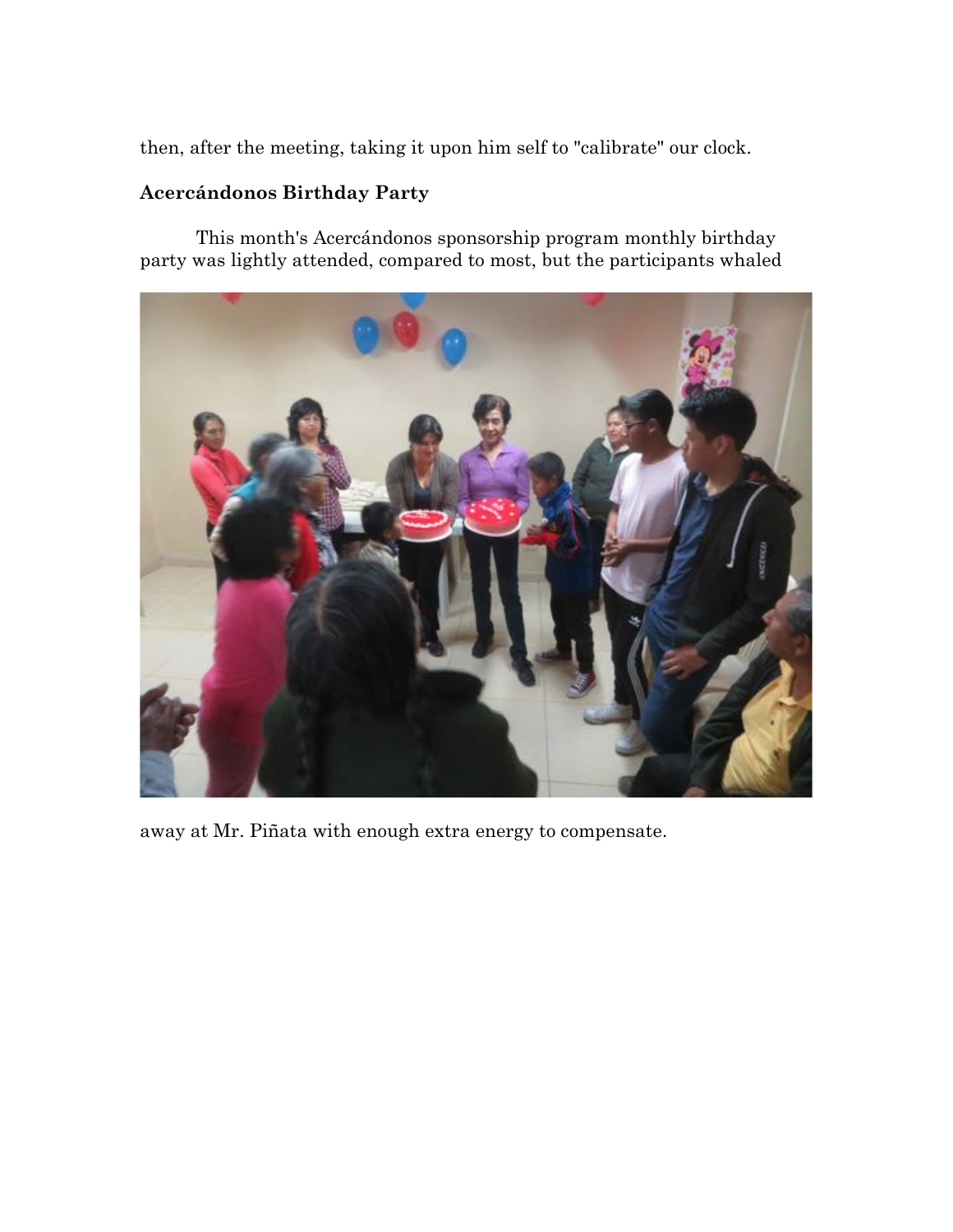

A feature of these parties which I may not have mentioned before is that after we give the celebrants their presents, we stand them up against the wall and shoot them - shoot their photos, that is. We then print

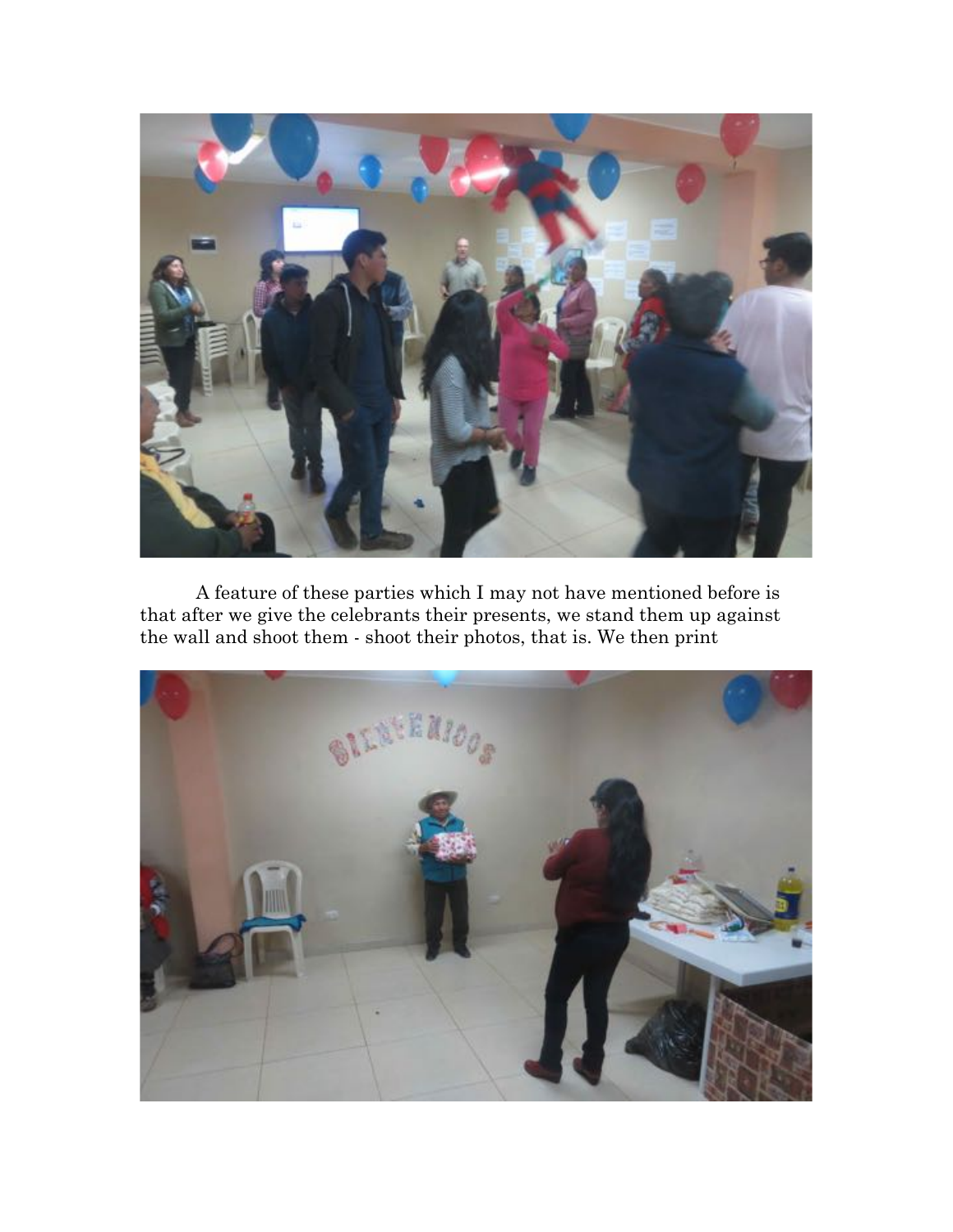these photos, mount them in a handmade decorative frame, and return them to the celebrants as a souvenir of the occasion.

## **English Classes**

I looked in on Nikole's English class on Saturday afternoon, and was pleased to see that it was well attended. Nikole does an excellent job in both



preparing and presenting her lessons in such a way that they are fun and interesting. Thus she is able to attract an attendance of approximately 15 kids for each class.

## **A New Program**

Last week I hinted that something new is about to burst forth from the humble Pumpkin House. I had hoped I might tell you this week what it is,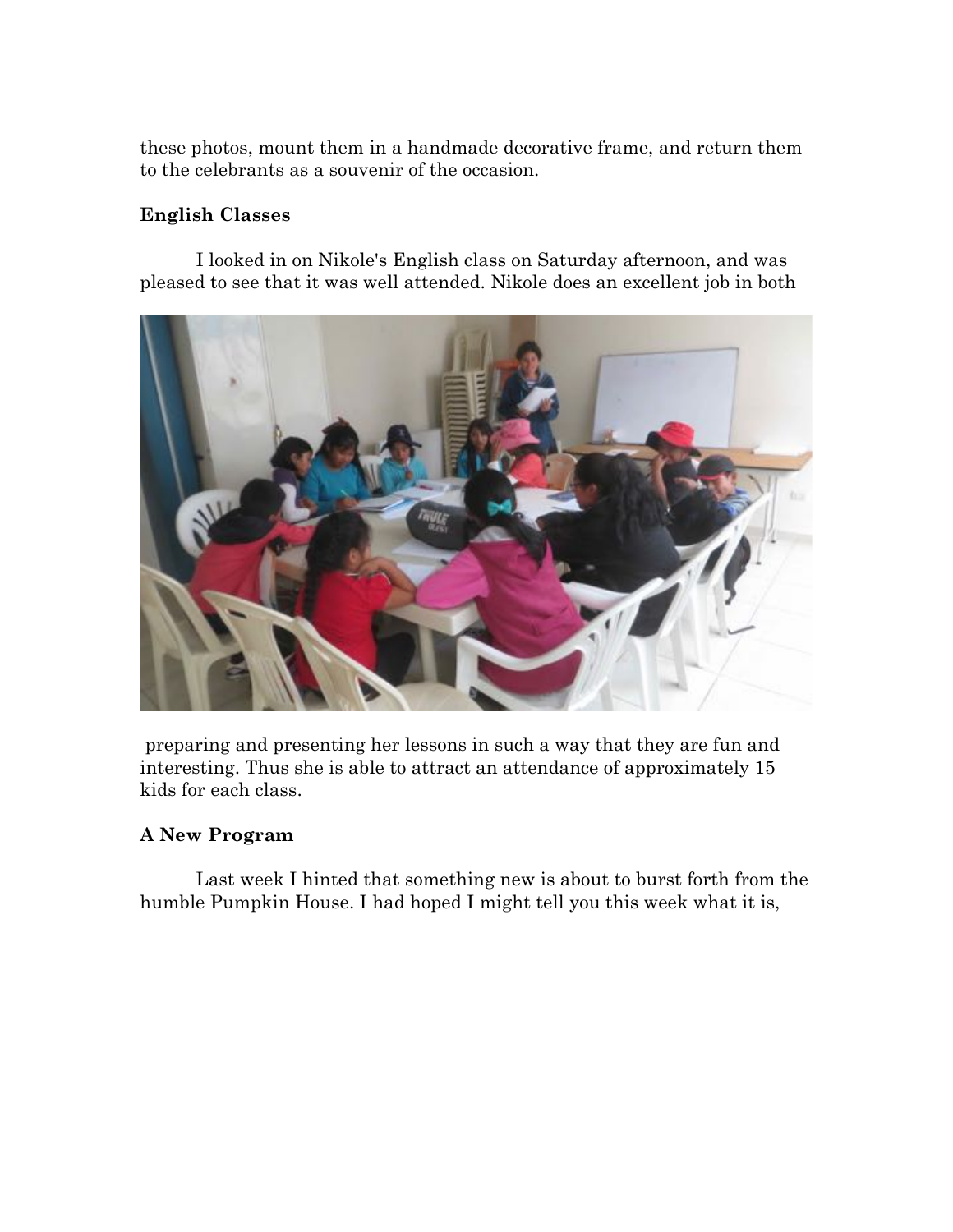

but we're not quite ready. So, patience, dear readers. It will definitely be revealed in next week's report.

#### **Goals for 2018**

On Friday, the Board of Directors of the Association Serving Alto Cayma met to formalize our Goals for 2018. These are:

• Publicity - Expand our presence on, and our utilization of, the internet as a tool to inform the public as to our programs, and to facilitate people's participation in these programs

• Training - Increase the effectiveness and efficiency of the staff we have now assembled, through training in areas such as computer skills and techniques for effective social work

• Facilities - Improve the area surrounding our new building in Mujeres con Esperanza, and improve the utility services for that building to make it more user-friendly

• Programs - Expand our programs in Mujeres con Esperanza in depth (level of participation), as well as possibly in breadth (variety of programs offered)

• Involvement - Increase the involvement of our students in our service programs, to capture what they can contribute and at the same time to build their service ethic

• \*\*\*Classified\*\*\* - the new program hinted at above.

And with that, I've practically got one foot on the steps to the plane and the other on a banana peel, in that I'll be leaving Alto Cayma in just 6 days for a